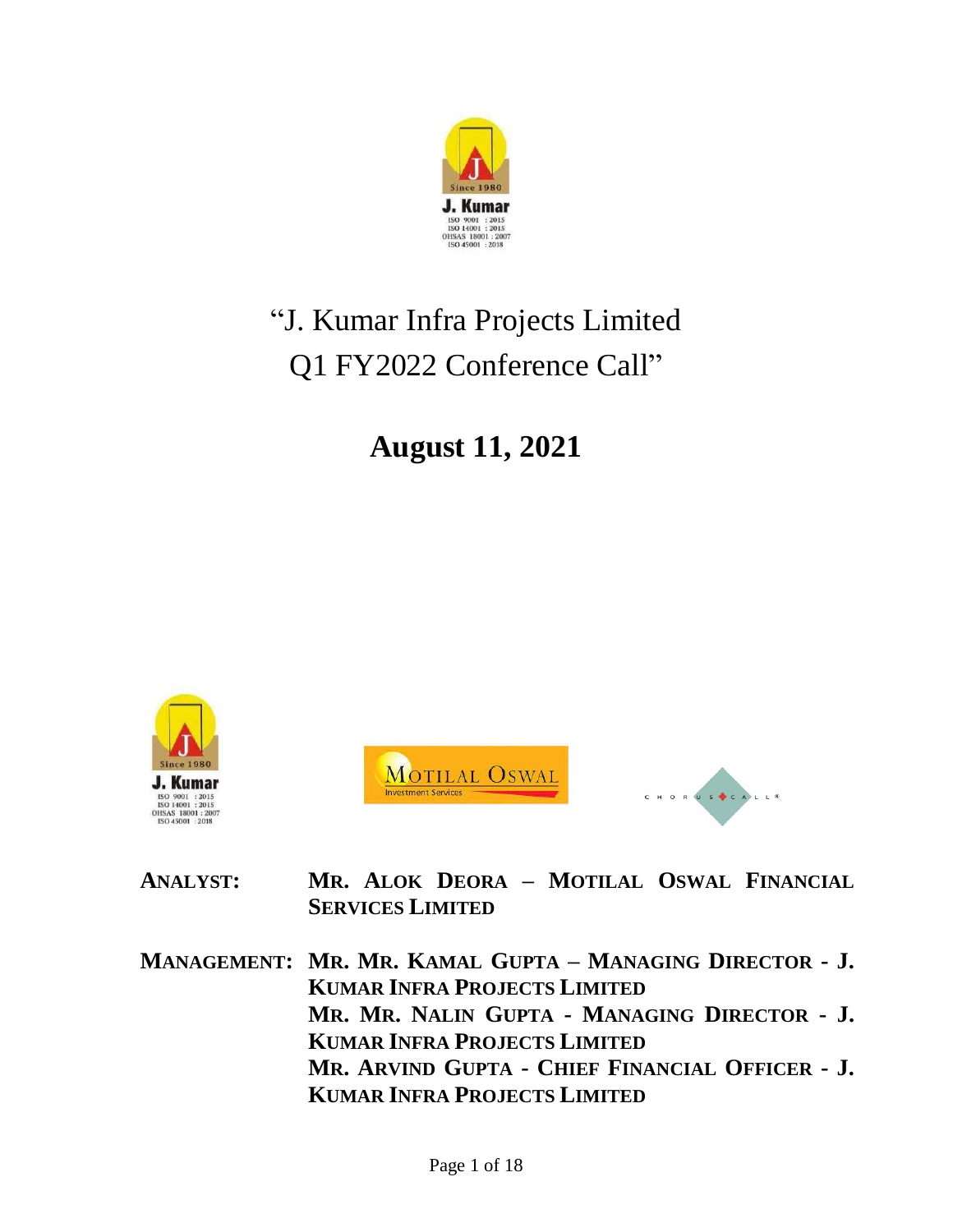

**Moderator**: Ladies and gentlemen, good day and welcome to the J. Kumar Infra Projects Limited Q1 FY2022 Earnings Conference Call hosted by Motilal Oswal Financial Services Limited. As a reminder, all participant lines will be in the listen only mode and there will be an opportunity for you to ask questions after the presentation concludes. Should you need assistance during the conference call, please signal an operator by pressing "\*" then "0" on your touchtone telephone. Please note that this conference is being recorded. I now hand the conference over to Mr. Alok Deora from Motilal Oswal Financial Services. Thank you and over to you Sir!

**Alok Deora**: Good afternoon everyone and welcome to the Q1 FY2022 Earnings Conference Call of J. Kumar Infra Projects. Today, we have with us from the management, Mr. Kamal Gupta – Managing Director, Mr. Nalin Gupta - Managing Director and Mr. Arvind Gupta - Chief Financial Officer. We would start with the opening remarks from the management followed by Q&A session. Thank you and over to you, Sir!

**Nalin Gupta**: Good afternoon everyone. This is Nalin Gupta, Managing Director of J. Kumar Infra Projects. A very warm welcome to all of you to this Q1 FY2022 earnings conference call. I hope you all are staying safe, healthy in this unusual and challenging time. Along with me I have Mr. Kamal Gupta – Managing Director, Mr. Arvind Gupta – CFO and our IR team. I hope everyone had an opportunity to look at our results. The presentation and press release have been uploaded on the stock exchanges and our company's website. I would give you a brief overview of the performance in five minutes or so post which we will begin Q&A. Before I begin with the overview a brief disclaimer, the presentation which we have uploaded on a website and the discussion we will have on the call today contain or may contain certain forward looking statements concerning JK business prospects and profitability, which subject to several risk and uncertainty and the actual results could materially differ from such forward looking statements or discussion.

> So the key developments during Q1 FY2022, we have been awarded a project by MMDA about 1400 Crores for design and construction and completion of metro lines 2B at Mumbai. Operational performance, revenue from operations for Q1 FY2022 grew by 137% to 675 Crores as compared to 285 Crores in Q1 FY2021. The EBITDA has also grown up by 242% in 968 million as compared to 283 million in Q1 FY2021. EBITDA margin for Q1 FY2022 stood at 14.3% as compared to 9.9% in Q1 FY2021. PBT for Q1 FY2022 grew by 255% to 43 Crores as compared to loss of 28 Crores from Q1 FY2021 due to the COVID situation. PBT margins for Q1 FY2022 stood at 6.3% as compared to 9.6% in Q1 FY2021.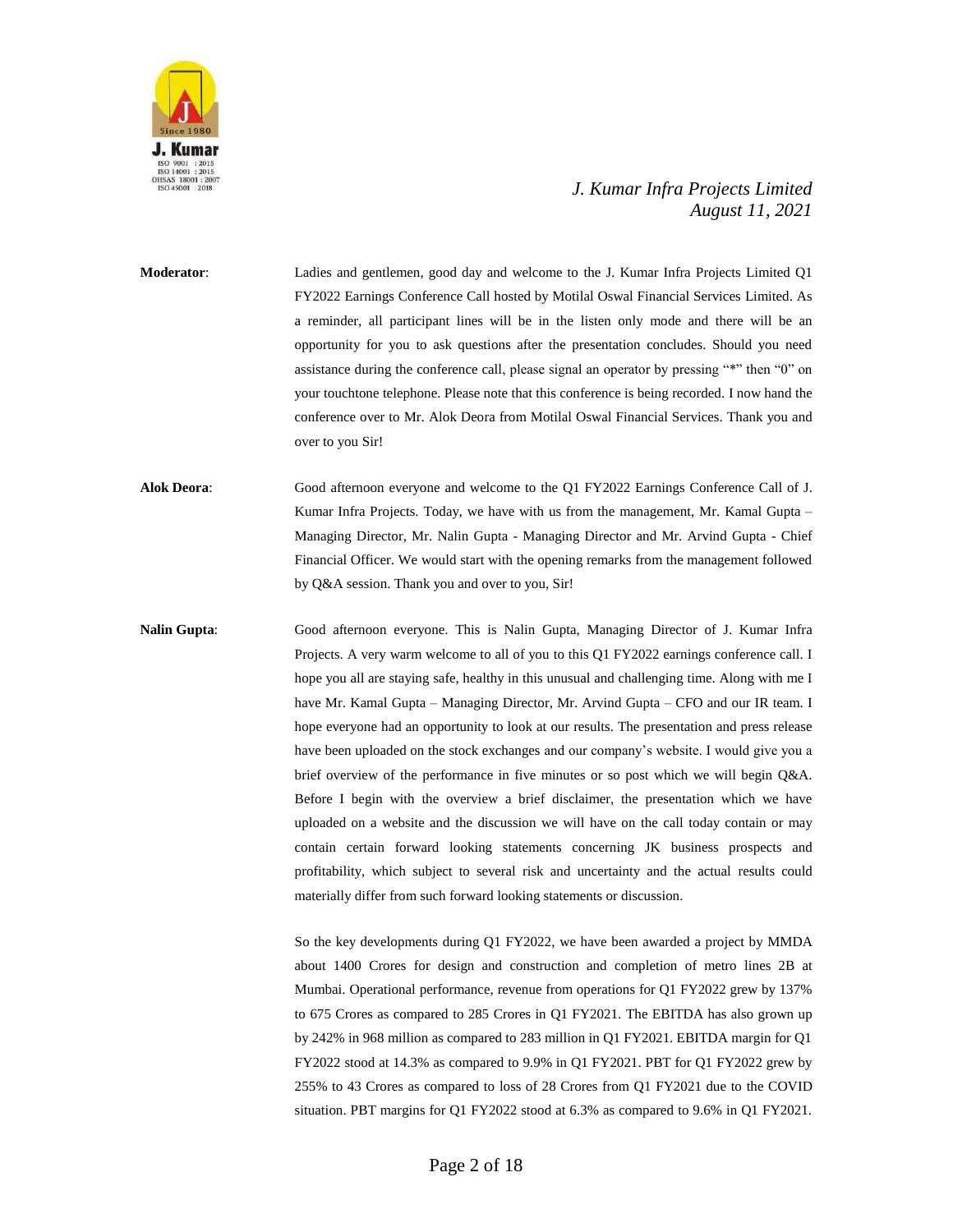

The PAT for Q1 FY2022 grew by 254% to 32 Crores as compared to loss of 21 Crores in Q1 FY2021. PAT margins for Q1 FY2022 stood at 4.8% as compared to -7.3% in Q1 FY2021. The diluted EPS not annualized for Q1 FY2022 stood at 4.24 per equity share as compared to 2.75 per equity share negative for Q1 FY2021

The company continues it focus on working capital management and good quality of the order book. The company has been able to maintain its debt within the broad parameters despite the challenging environment. The order book as on June 30, 2021 stood at 11622 Crores. The order books includes metro project elevated as well as underground contributing 59%, flyover bridges contribute around 41%. Before taking the Q&A, I would like to reiterate the decision of the company, our target is to achieve revenue of around 5000 Crores by FY2025 and although we are comfortable in debt position where we stand at debt equity of around 0.28%, we will try our best efforts to make this debt equity more lower as possible. Objective of the company is continuously to improve stakeholders return ratio, ROE and ROC by investing in equal technology and process. With this I now leave the floor open for question. Thank you very much.

**Moderator:** Thank you very much. We will now begin the question and answer session. The first question is from the line of Shikha Mehta from Equitree Capital. Please go ahead.

**Shikha Mehta:** Sir, congratulations on a great set of numbers. Sir, you have guided for 3500 Crores of top line for but this year, is that still something on the cards and achievable for us that is my first question and my second question is, if you could give us some guidance as to how we were operational in the first quarter, if we had been operational without any COVID related lock downs, etc., how much our revenue would have been in Q1?

**Nalin Gupta:** We could not hear you properly, but what we understand is you are looking for the top line what we have said, right?

**Shikha Mehta:** Right.

**Nalin Gupta:** So, like in the coming year FY2021 as we have a guidance of 3000 to 3500 and we are sure to achieve this top line of 3000 to 3500 in the coming year.

- **Shikha Mehta:** With the similar EBITDA margin as we did this quarter, right 14% to 15%?
- **Nalin Gupta**: Yes, with the similar EBITDA margin of course.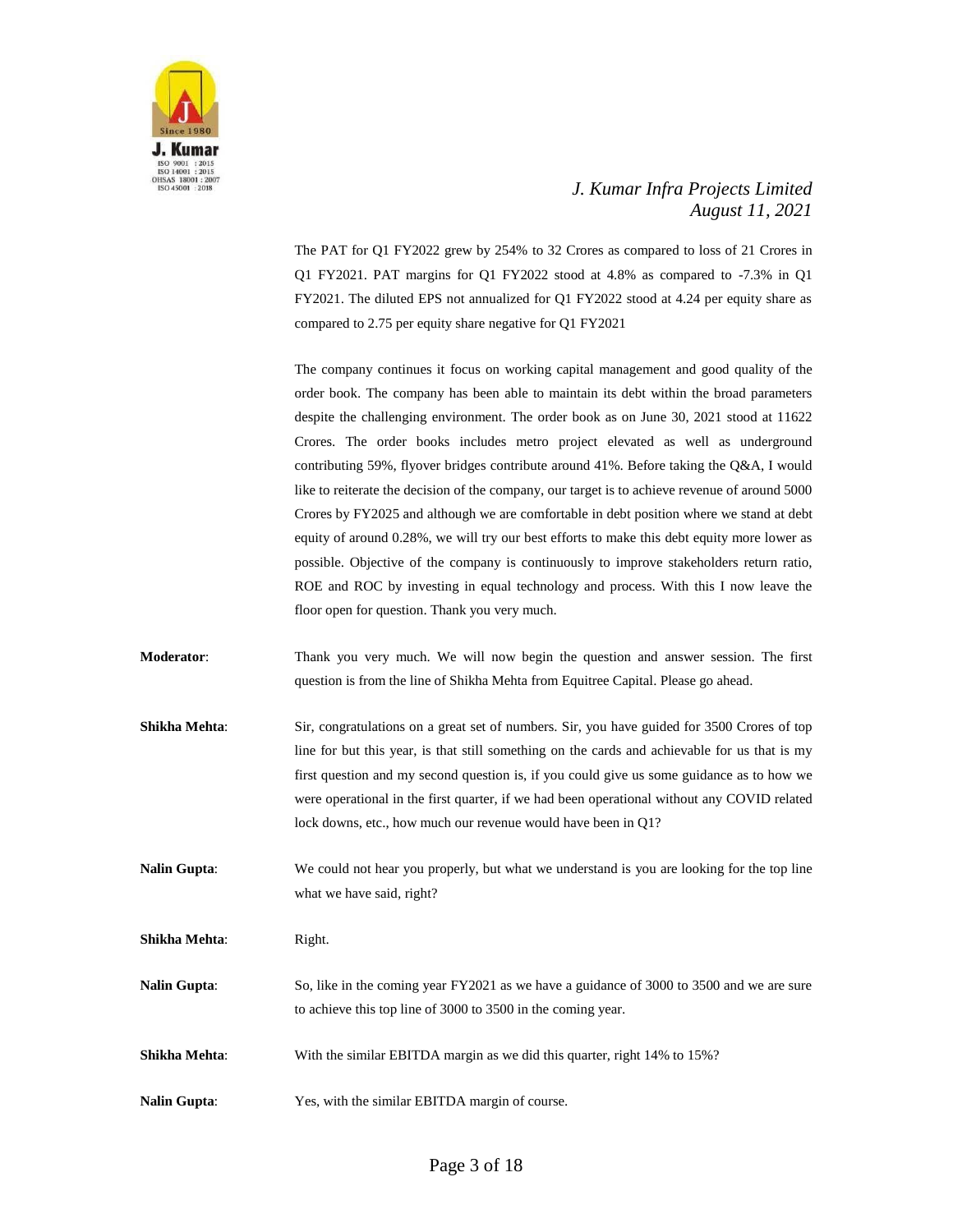

- **Shikha Mehta:** Sir, if you could also tell us in Q1 I assume you have some COVID related lock downs and issues so in a normalized situation what is your revenue have been in Q1 or how much percentage of revenue did you lose per se because of the lock downs?
- **Nalin Gupta**: Of course because of the second COVID wave there was some impact, I think we could done 20% more than the present if there was no COVID situation, in a normal situation.
- **Shikha Mehta**: Sir, if you could give some guidance as to what measures you have taken like reason because our EBITDA margins have improved from almost around 11% to 12% to 14% quarter-on-quarter so if you could just give some explanation as to what we done differently or the driver for this improvement?
- **Nalin Gupta:** Like you know, we were able to achieve this 14% operating margin as we try to reduce whatever the fixed cost in COVID period what we could do because the labors had gone, almost 50% to 60% labors had reduced from the site in last quarter, but as of now we are at the pre-COVID level of almost the same labor count as it was previously, so we were able to maintain this 14% to 16% of EBITDA margins going forward also.

**Shikha Mehta:** Thank you so much. I will come back in the queue.

- **Moderator**: Thank you. The next question is from the line of Vatsal Garg from Green Portfolio. Please go ahead.
- **Vatsal Garg:** My question is that since we have major construction in city basically Delhi and Mumbai and both are seeing quite unusual monsoon season, how do you think it is going to affect our execution of the ongoing and upcoming construction projects if at all this is having any effects?
- **Nalin Gupta:** Is it because of monsoon or COVID you are saying, monsoon, right?
- **Vatsal Garg:** Yes.
- Nalin Gupta: In the month of monsoon of course we had a heavy down flow this season, but the works are going on and we do not see any major impact as such on it though our works have little bit got affected because of monsoon in Mumbai, but still we are covering up and I do not think any major impact would happen because of that.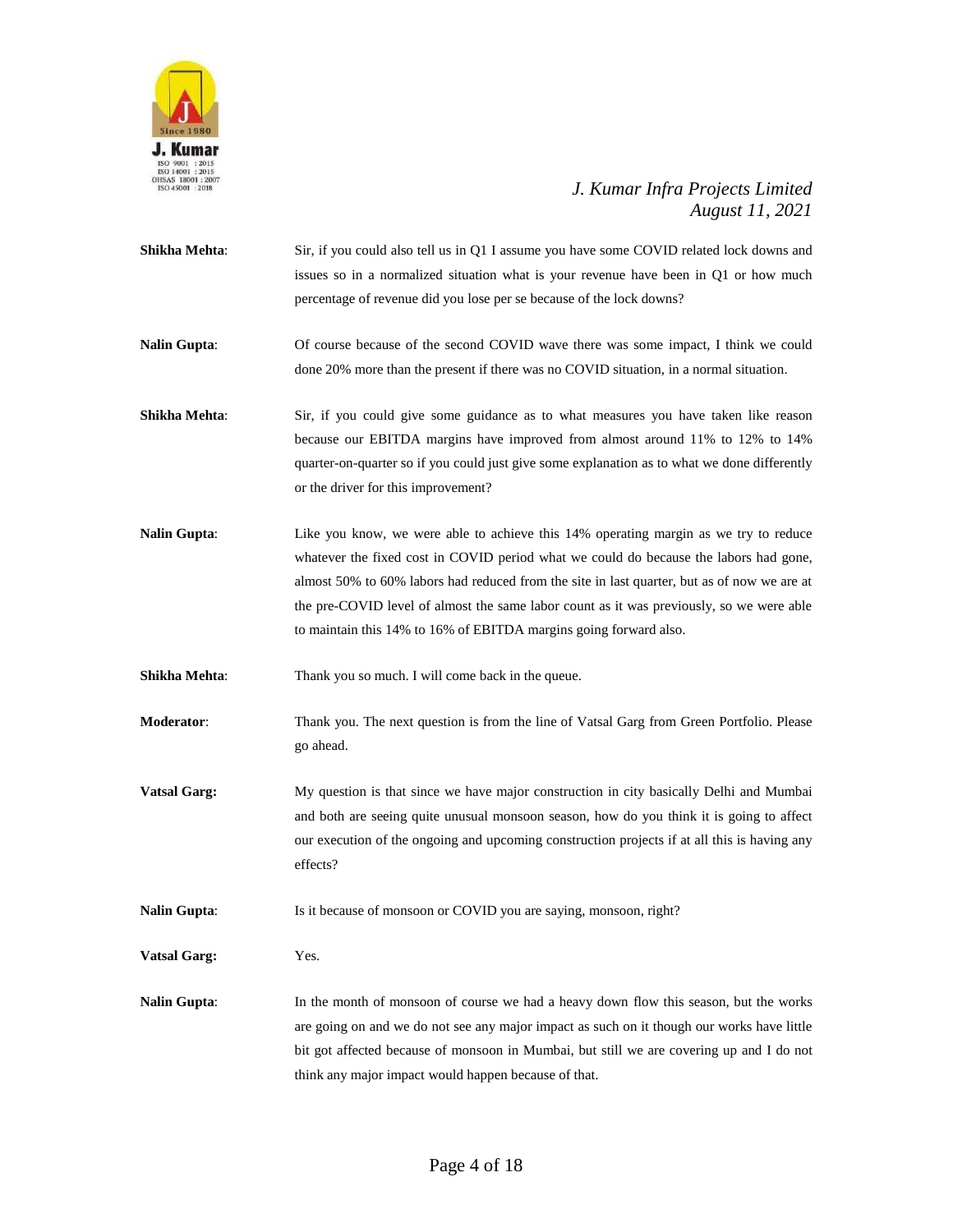

| <b>Vatsal Garg:</b> | There is no major impact because of monsoon?                                                                                                                                                                                                                                                                                                                                                                                                                             |  |  |
|---------------------|--------------------------------------------------------------------------------------------------------------------------------------------------------------------------------------------------------------------------------------------------------------------------------------------------------------------------------------------------------------------------------------------------------------------------------------------------------------------------|--|--|
| <b>Nalin Gupta:</b> | No.                                                                                                                                                                                                                                                                                                                                                                                                                                                                      |  |  |
| <b>Vatsal Garg:</b> | Thank you, Sir.                                                                                                                                                                                                                                                                                                                                                                                                                                                          |  |  |
| Moderator:          | Thank you. The next question is from the line of Mohit from DAM Capital. Please go<br>ahead.                                                                                                                                                                                                                                                                                                                                                                             |  |  |
| Mohit:              | Thanks for the opportunity. Sir, while you had guided for 5000 Crores in FY2025 is that<br>number right?                                                                                                                                                                                                                                                                                                                                                                 |  |  |
| <b>Nalin Gupta:</b> | Yes, you are right.                                                                                                                                                                                                                                                                                                                                                                                                                                                      |  |  |
| Mohit:              | Secondly, on the EBITDA margin, how is the EBITDA margin panning our in medium<br>term of course in FY2022 I believe there has been impact of inflation on the higher side,<br>can you expect this EBITDA margin expanding as you go forward?                                                                                                                                                                                                                            |  |  |
| <b>Nalin Gupta:</b> | It will grow, but we will be in this range of 14% to 15% going forward also.                                                                                                                                                                                                                                                                                                                                                                                             |  |  |
| <b>Mohit:</b>       | Lastly on the opportunity side are we going slow right now or do you think that we have<br>enough appetite to take more project and if you can compare some picture on the<br>opportunity side on the metro that is seen in your core geography?                                                                                                                                                                                                                         |  |  |
| <b>Nalin Gupta:</b> | Yes, right now order books stands at 11600 and we told this is also like we will maintain a<br>minimum 12000 Crores of order book position, so in this year we expect around 3000 to<br>3500 Crores additional projects and we are very comparable to take 15000 Crores for<br>projects if we get the right opportunity at the right number, so we will go for 15000 Crores<br>of projects also.                                                                         |  |  |
| Mohit:              | All opportunity in Mumbai especially, what are the opportunity we have got?                                                                                                                                                                                                                                                                                                                                                                                              |  |  |
| <b>Nalin Gupta:</b> | This is of course Mumbai is one because we have already been strong here, so it is not only<br>Mumbai, MMR region and Maharashtra one area where are looking for and apart from that<br>NCR we already working so Delhi and in and around areas and Gujarat is one place where<br>we are already working, so these are three locations we are and we will be there apart from<br>there also we are trying for Chennai metro, so we are quoting for this upcoming Chennai |  |  |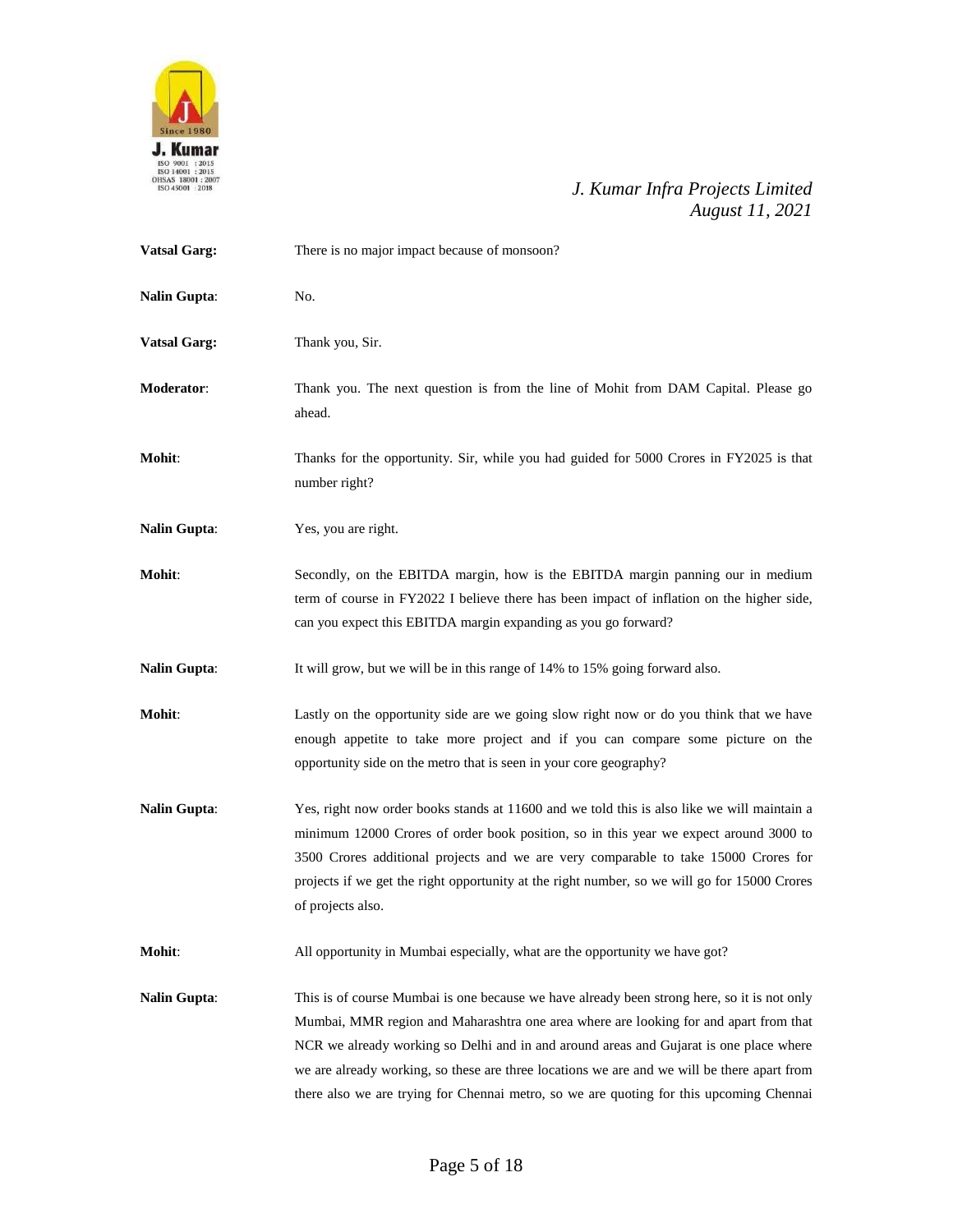

metro projects which has come, Delhi metro projects of course we are quoting, we would also go for Kanpur or Agra and Nagpur metro and apart from that of course high speed rail is there so we are part of that and we will be quoting for that as well and also a lot of other flyovers and metro project coming in and around Mumbai also, we have completed the major metro line also keep coming in with line two and three so we will be going for that as well and apart from that is some flyover bridge project in Mumbai which are coming and there are also some water projects also we are eyeing now, also national highway projects in and around Mumbai and in and around Delhi we are quoting.

- **Mohit**: So, we are looking for water projects specifically in and around Maharashtra or you open to pan India?
- **Nalin Gupta**: Right now in and around Maharashtra the areas we are looking, if the project cost is above 700 or so we will be outside also, as of now J. Kumar we are operational in Maharashtra, Gujarat, in Delhi, in UP so any state is not a constraint it is always that we prefer the existing geography to be utilized to the maximum potential, but like as we mentioned that we are bidding for Chennai, Kanpur, Agra, Nagpur, NH jobs all over so north west belt is our preferred priority, but we open to going for different areas like we will be submitting the Chennai metro in the coming weeks.

**Mohit:** National highways do you mean only EPC or you are also open to HAM now?

- **Nalin Gupta**: All EPC.
- **Mohit**: Understood Sir. Thank you and all the best.

**Moderator**: Thank you. The next question is from the line of Shravan Shah from Dolat Capital Markets. Please go ahead.

- **Shravan Shah:** First of all couple of balance sheet items, so can we have the inventory data, payables, mobilization advance return for money, cash?
- **Nalin Gupta**: Yes, Mr. Arvind will replay.
- **Arvind Gupta**: The debtor we have 660 Crores and inventory is about 850 Crores.
- **Shravan Shah:** So, in that unbilled revenue is how much?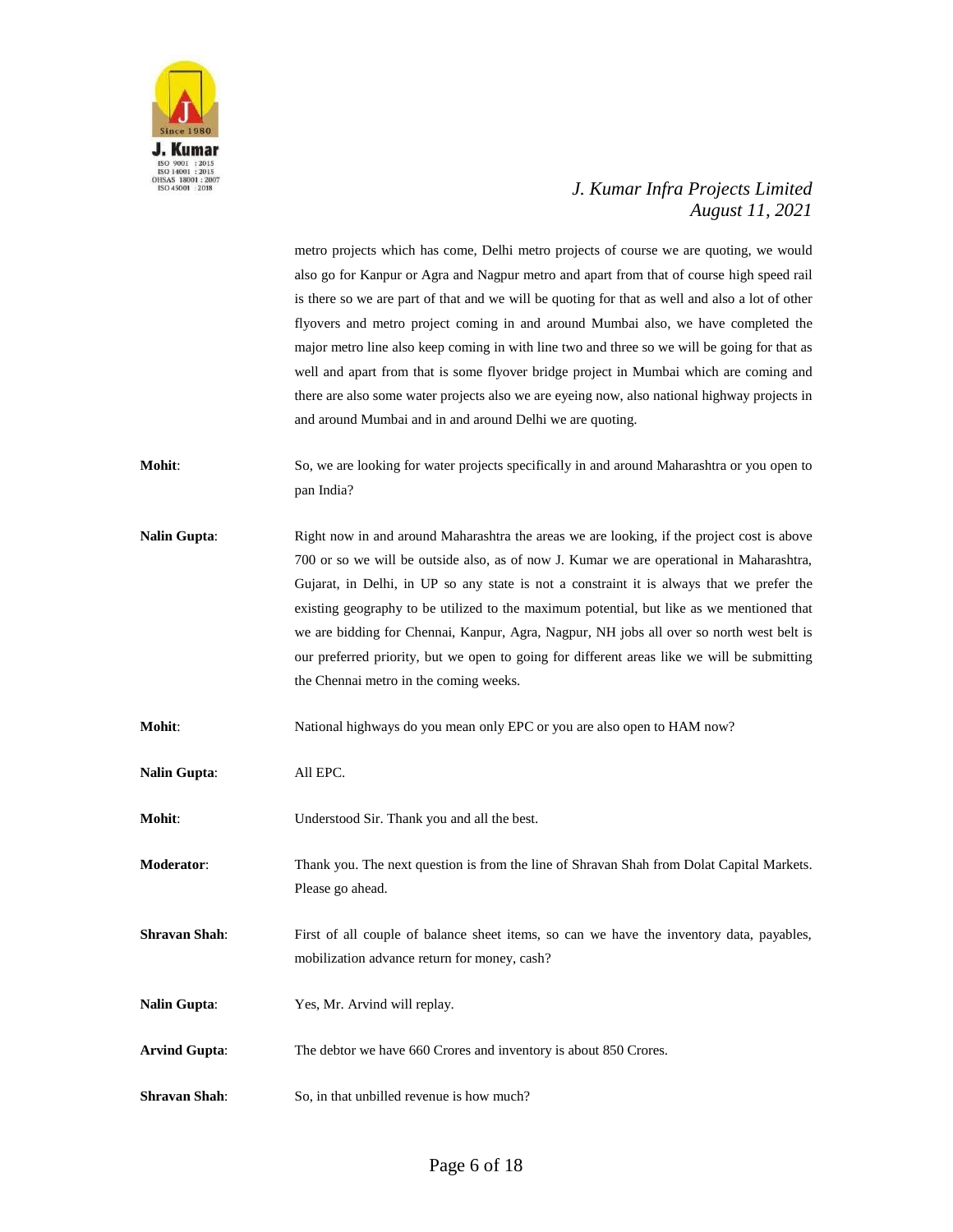

| <b>Nalin Gupta:</b>  | Unbilled revenue is 530 Crores and mobilization advance is 448 Crores and fixed deposit is<br>250 Crores.                                                                                                                                                                               |  |
|----------------------|-----------------------------------------------------------------------------------------------------------------------------------------------------------------------------------------------------------------------------------------------------------------------------------------|--|
| <b>Shravan Shah:</b> | Retention money?                                                                                                                                                                                                                                                                        |  |
| <b>Nalin Gupta:</b>  | This is retention money, fixed deposit is the retention money is 250 Crores.                                                                                                                                                                                                            |  |
| <b>Shravan Shah:</b> | Sir, next we are already saying that working capital level previously we were saying around<br>125 to 130 days that we will be maintaining and also in terms of the date we will try to<br>reduce from this level also 546 that is the broader stand that we have?                      |  |
| <b>Nalin Gupta:</b>  | We want to maintain a net working capital for 120 days, Shravan.                                                                                                                                                                                                                        |  |
| <b>Shravan Shah:</b> | And gross debt are currently from 546 can you expect 1500 Crores reduction by end of<br>year?                                                                                                                                                                                           |  |
| <b>Nalin Gupta:</b>  | Right now we can see that level for the coming year and for new orders also for Surat to<br>maintain that with the existing debt level itself will a good achievement that of course our<br>endeavour is to reduce it further as far as possible.                                       |  |
| <b>Shravan Shah:</b> | So, how much more mobilization advance we can get or we planning for this?                                                                                                                                                                                                              |  |
| <b>Nalin Gupta:</b>  | Additional mobilization advance we are expecting.                                                                                                                                                                                                                                       |  |
| <b>Shravan Shah:</b> | Sorry Sir, 400 Crores you said?                                                                                                                                                                                                                                                         |  |
| <b>Nalin Gupta:</b>  | Yes, around 400.                                                                                                                                                                                                                                                                        |  |
| <b>Shravan Shah:</b> | Capex, how much we have done till now and previously we said 8000 Crores for this that<br>remains the same?                                                                                                                                                                             |  |
| <b>Nalin Gupta:</b>  | We have done 3200 Crores of capex till now and we are expecting around 100 Crores for<br>the whole year.                                                                                                                                                                                |  |
| <b>Shravan Shah:</b> | Sir, coming back once again to the opportunity so you said all the metro different cities<br>everything and Chennai so in terms of the quantification also if it is possible if you can help<br>us how much as we bided anything and still not open and how much are we planning to bid |  |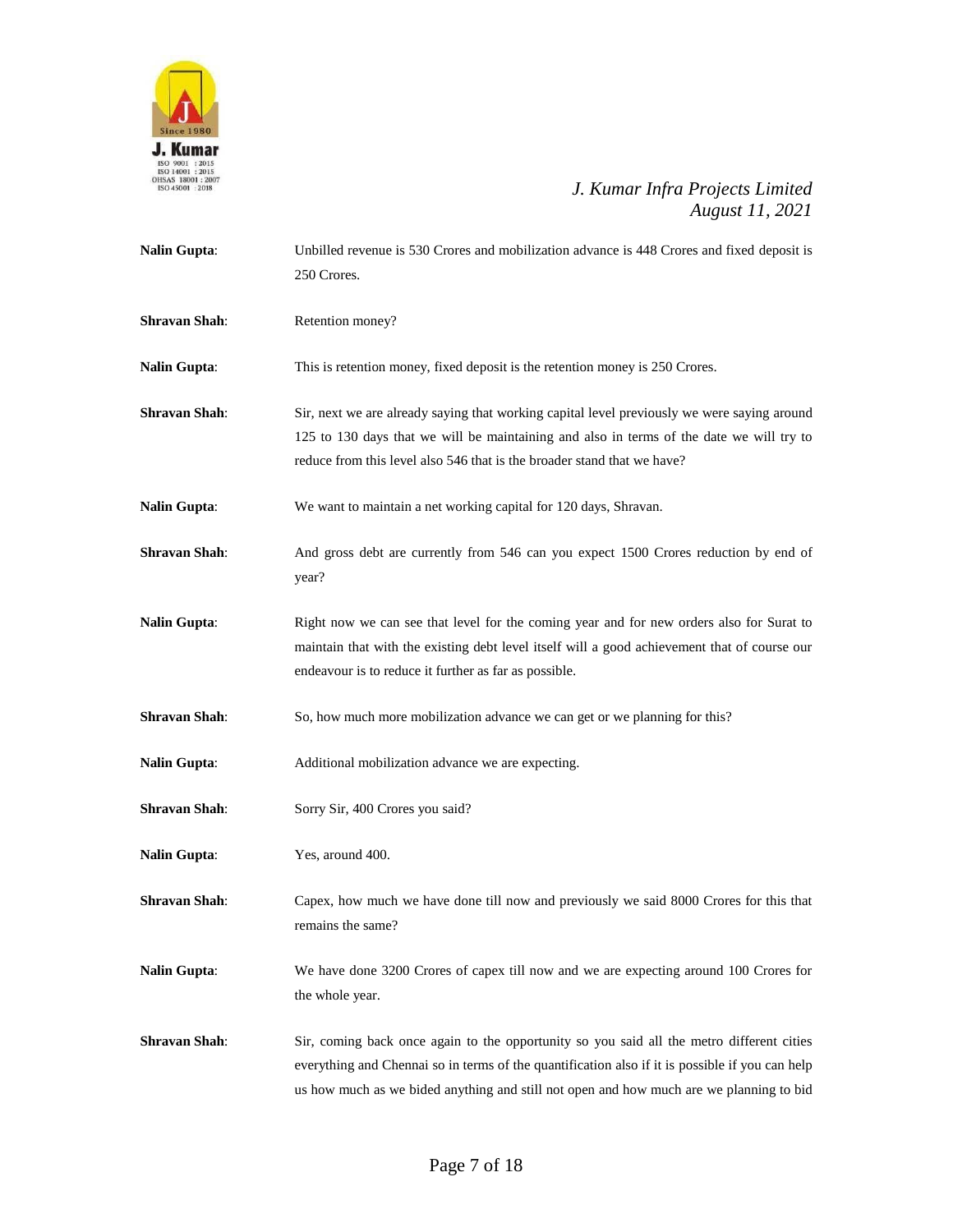

in next three to six month in terms of the value terms also if you can split that it would be great?

Nalin Gupta: So, we have bided for almost 5000 Crores of project, 4700 Crores.

**Shravan Shah**: This is will be in which segment, which state anything broad idea?

**Nalin Gupta**: This is like you know rails, one is like you know we are looking NHAI road project and there are some metro work Mumbai and also there is a MCG and tunnel work and one is the coastal road work small project in Navi, Mumbai so we bided for this tunnel that we have already mentioned which is 439 Crores where we have already L1 and it is process which is from MCDM and the other is coastal road which again we are L1, so there are two projects which is crossing around 600 Crores where J. Kumar share is around 325 Crores and we also did Delhi metro also this is 250 Crores.

**Shravan Shah:** Sorry, the costal road would be around 170 Crores odd?

**Nalin Gupta**: Yes, 205 Crores.

**Shravan Shah**: Okay Sir, 205 costal road where we are L1 and 430 Crores MCGM tunnelling there we are L1 and you said in terms of Delhi, how much we have bided?

**Nalin Gupta**: 1240 Crores that is for DC08, Delhi metro, so that comes to a total around 4750 Crores that J. Kumar share and in totality we have bidded 9500 Crores job, so J. Kumar share would be 4700 is already bidded by us.

**Shravan Shah**: And how much more now in the next 3 to 6 months of which segment and broad value in terms where we are planning to bid?

**Nalin Gupta**: This is around 10000 Crores of project in coming year, around 13000 Crores approximately and all coming in from metros, flyover, bullet train, NHAI right from 13000 Crores approximately was that is bidding for.

**Shravan Shah**: So, broadly 1300 Crores odd we have received plus 600 Crores plus are we in L1 so close to 2000 Crores we have already received so another maybe 3000 to 4000 Crores more we can get?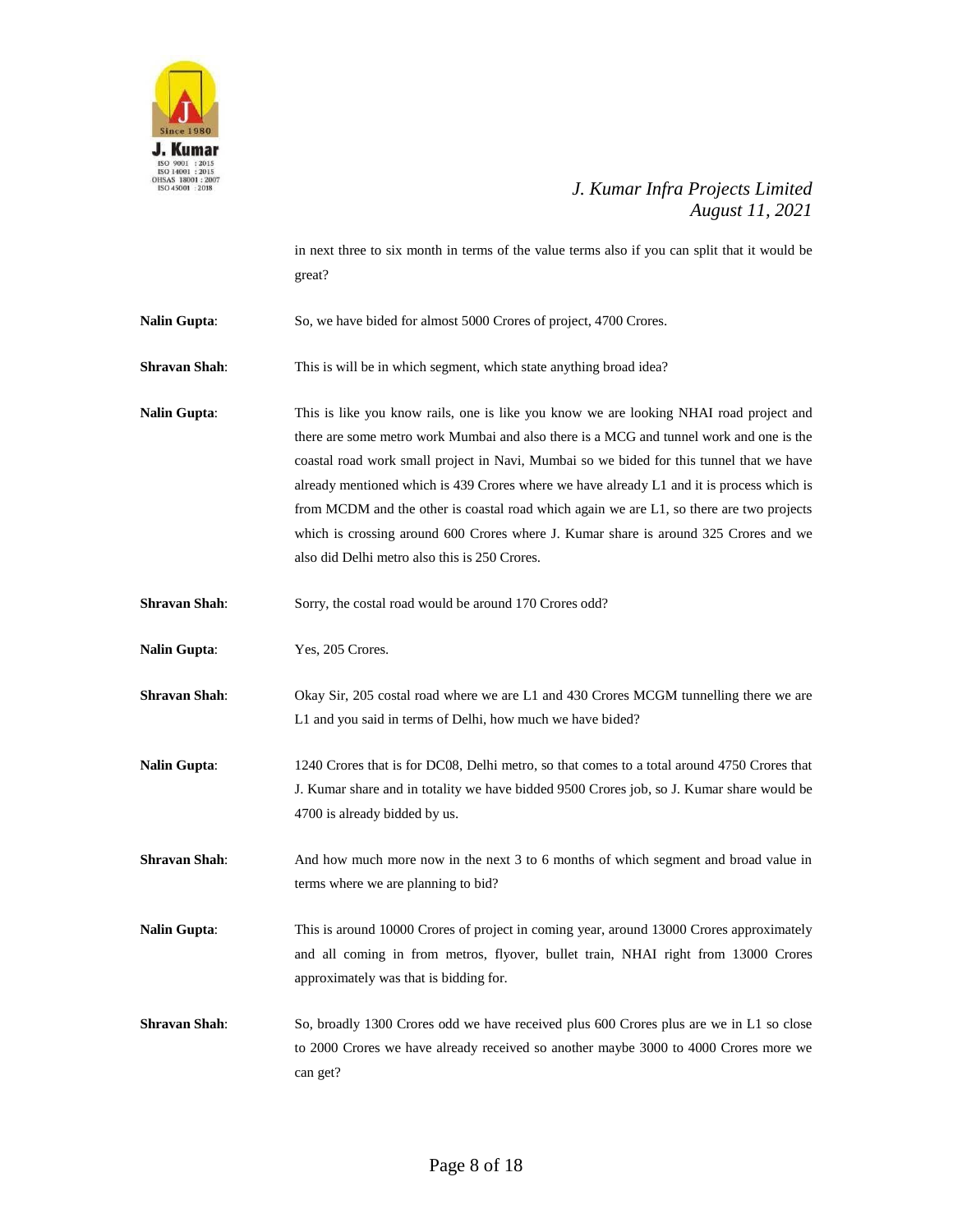

| Nalin Gupta:           | Right.                                                                                                                                                                                                                                                                                                                                                                 |  |
|------------------------|------------------------------------------------------------------------------------------------------------------------------------------------------------------------------------------------------------------------------------------------------------------------------------------------------------------------------------------------------------------------|--|
| <b>Shravan Shah:</b>   | All the best, Sir. Thank you.                                                                                                                                                                                                                                                                                                                                          |  |
| Moderator:             | Thank you. The next question is from the line of Viral Shah from Prabhudas Lilladher.<br>Please go ahead.                                                                                                                                                                                                                                                              |  |
| <b>Viral Shah:</b>     | Thank you and good afternoon, Sir. just one question, you mentioned cash and cash<br>balance, what is that number I missed that number actually?                                                                                                                                                                                                                       |  |
| <b>Nalin Gupta:</b>    | This is 42 Crores.                                                                                                                                                                                                                                                                                                                                                     |  |
| <b>Viral Shah:</b>     | So, that has come down, right as compared to March?                                                                                                                                                                                                                                                                                                                    |  |
| <b>Nalin Gupta:</b>    | Yes, it is not high actually, it is 45 Crores in March actually, now it is 42 Crores, FDR is<br>above 365 Crores and balance is this 44 Crores.                                                                                                                                                                                                                        |  |
| <b>Viral Shah:</b>     | Sir, lastly we have done significantly well in terms of execution, so what will be the key<br>contribution of the project wise if could highlight four to five projects which are the key<br>contributor in the quarter that would be helpful?                                                                                                                         |  |
| Nalin Gupta:           | So for Q1 we got 160 Crores line three, metro lines the underground Mumbai, line two we<br>got 42 Crores, line six metro of Mumbai almost 50 Crores, line of metro almost 60 Crores,<br>Mumbai metro we got around 45 Crores, NHAI project 45 Crores and Dwarka almost 97<br>Crores and other were 70 and all that, these are the major contributors for this quarter. |  |
| <b>Viral Shah:</b>     | Got it. Thank you so much and all the best.                                                                                                                                                                                                                                                                                                                            |  |
| Moderator:             | Thank you. The next question is from the line of Shriram Ramdas from Green Portfolio.<br>Please go ahead.                                                                                                                                                                                                                                                              |  |
| <b>Shriram Ramdas:</b> | Good afternoon. So, the previous participant you have mentioned we have the lowest bid of<br>around 600 Crores is it the right value?                                                                                                                                                                                                                                  |  |
| <b>Nalin Gupta:</b>    | Yes, that is right.                                                                                                                                                                                                                                                                                                                                                    |  |
| <b>Shriram Ramdas:</b> | And around 5000 Crores worth of project that we are currently bidding for?                                                                                                                                                                                                                                                                                             |  |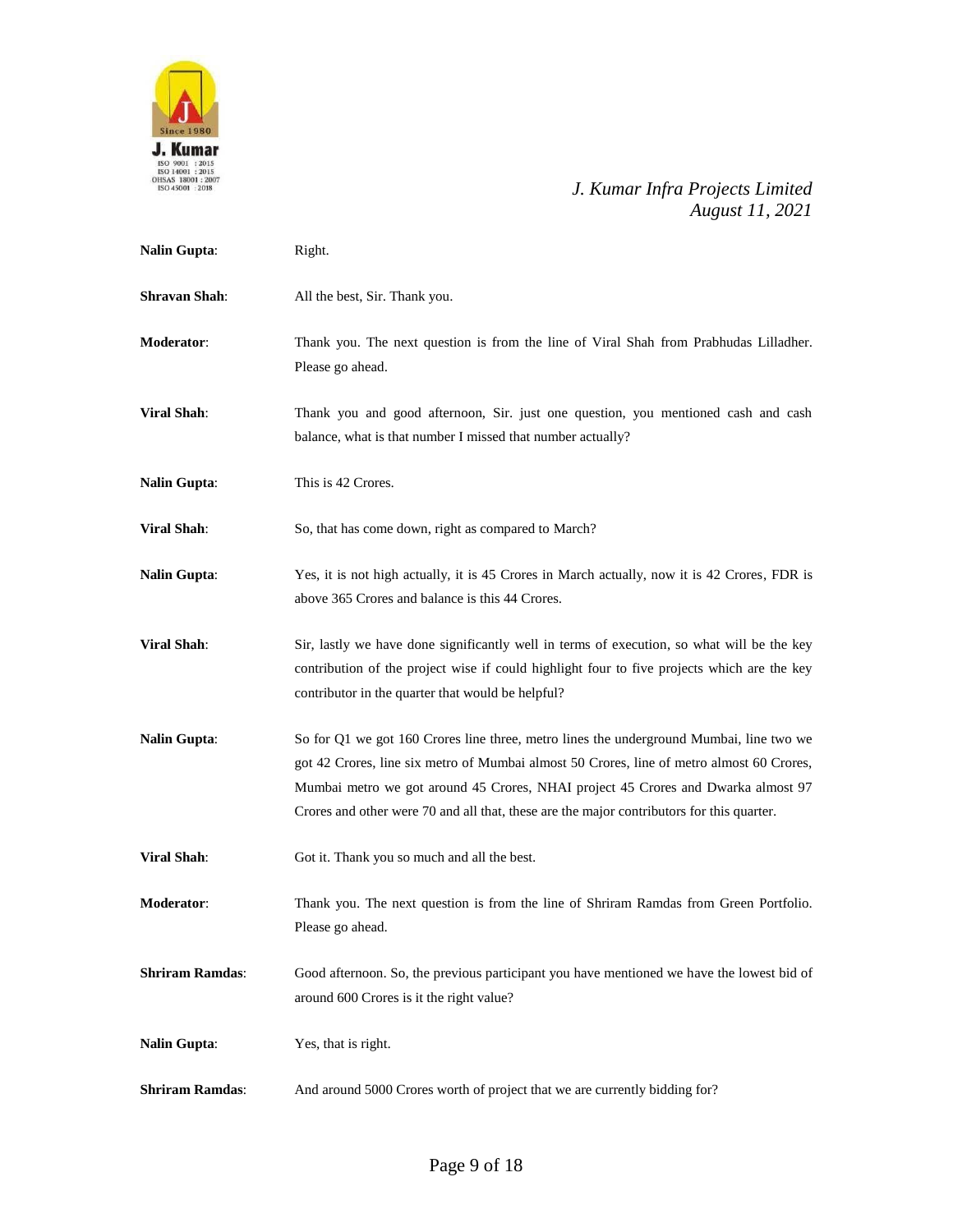

| <b>Nalin Gupta:</b>    | Already bidded by us and around 15000 Crores worth project we will be bidding in this<br>year.                                                                                                                                                                                                                                                                                                                                                                                                                                                                                                                                                      |  |
|------------------------|-----------------------------------------------------------------------------------------------------------------------------------------------------------------------------------------------------------------------------------------------------------------------------------------------------------------------------------------------------------------------------------------------------------------------------------------------------------------------------------------------------------------------------------------------------------------------------------------------------------------------------------------------------|--|
| <b>Shriram Ramdas:</b> | Thanks and lastly another question, how are you facing execution delays in any projects?                                                                                                                                                                                                                                                                                                                                                                                                                                                                                                                                                            |  |
| <b>Nalin Gupta:</b>    | Not really, some little bit issues here and there that happen when we are working at urban<br>city, but nothing remarkable that we need to be concerned about.                                                                                                                                                                                                                                                                                                                                                                                                                                                                                      |  |
| <b>Shriram Ramdas:</b> | And any update on the costal project where we are waiting for its clearance?                                                                                                                                                                                                                                                                                                                                                                                                                                                                                                                                                                        |  |
| <b>Nalin Gupta:</b>    | Yes, we are still waiting for clearance for this costal project SIDCO so the environmental<br>clearance are in process, they have cleared two milestones, so another two or three balance<br>we expect it another three to four months to get started on that project.                                                                                                                                                                                                                                                                                                                                                                              |  |
| <b>Shriram Ramdas:</b> | Alright, thank you. That is all from my side. Thank you very much.                                                                                                                                                                                                                                                                                                                                                                                                                                                                                                                                                                                  |  |
| Moderator:             | Thank you. The next question is from the line of Parvez Akhtar Qazi from Edelweiss<br>Securities. Please go ahead.                                                                                                                                                                                                                                                                                                                                                                                                                                                                                                                                  |  |
| Parvez Akhtar Qazi:    | Good afternoon, Sir. Thanks you taking my question. I just had one question if you could<br>guide us about the status of some of the major projects that we are doing like line three, line<br>seven, line nine and the Dwarka project, etc., how we are doing and when do expect to<br>complete the project?                                                                                                                                                                                                                                                                                                                                       |  |
| <b>Nalin Gupta:</b>    | Parvez, all projects are doing very well, we have completed almost 76% to 77% of line<br>three, Dwarka of course is second wave of COVID hit so this quarter it was slightly less, so<br>total around 16% to 17% of the project is competed and rest of major project like line two<br>we have completed 89% approximately, line four we have completed around 25%, line six<br>we have completed around 30%, line seven is 100% completed, line seven extension that<br>we had got that also we have competed of around 60%, line nine we have completed around<br>12% and Pune metro we have completed around 75% and Surat we have just started. |  |
| Parvez Akhtar Qazi:    | Great, thank you. That is from my side and all the best for the future.                                                                                                                                                                                                                                                                                                                                                                                                                                                                                                                                                                             |  |
| Moderator:             | Thank you. The next question is from the line of Shravan Shah from Dolat Capital Markets.<br>Please go ahead.                                                                                                                                                                                                                                                                                                                                                                                                                                                                                                                                       |  |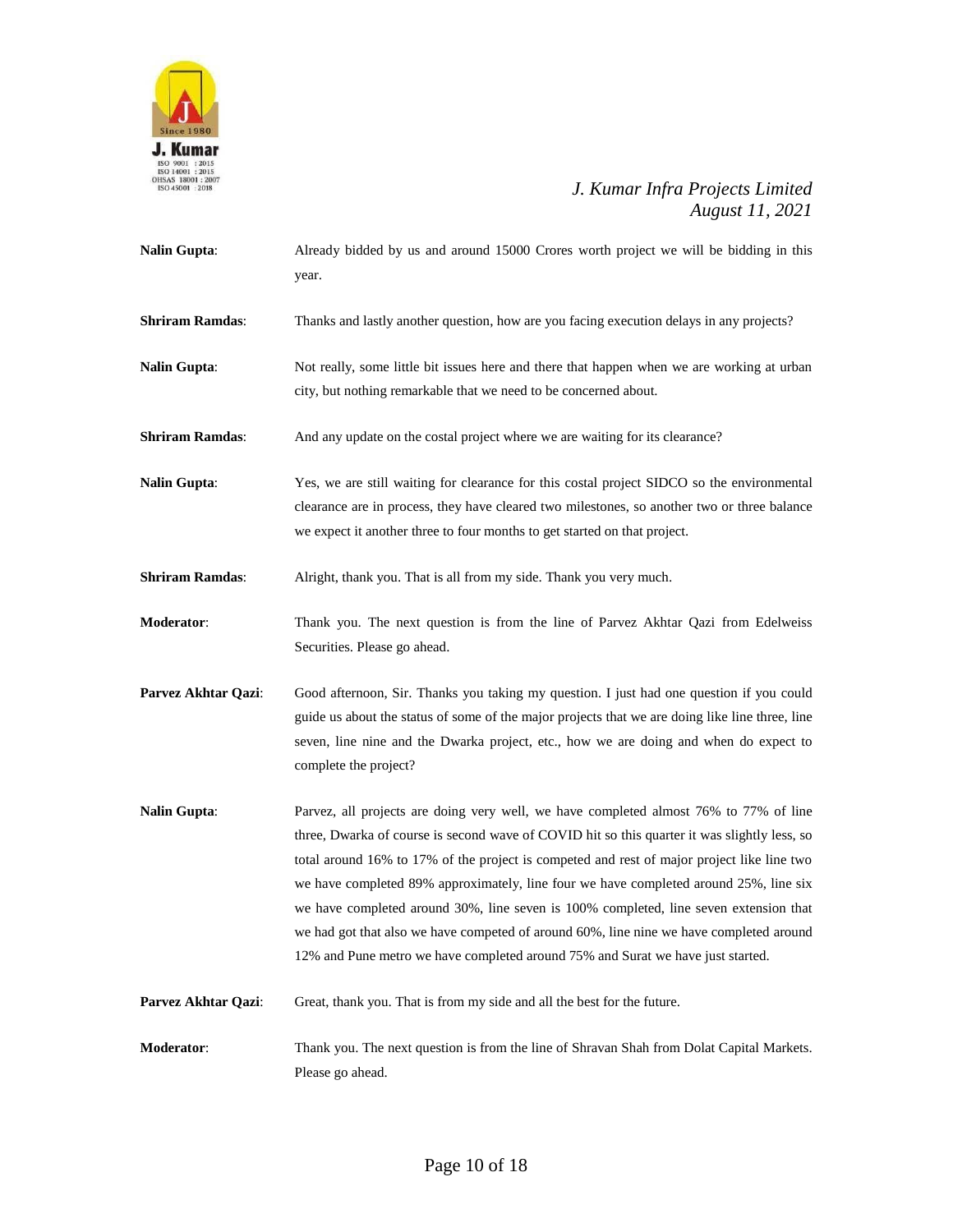

| <b>Shravan Shah:</b> | Sir, what is the payable number?                                                                                                                                                                                                                     |  |
|----------------------|------------------------------------------------------------------------------------------------------------------------------------------------------------------------------------------------------------------------------------------------------|--|
| <b>Nalin Gupta:</b>  | 405 Crores.                                                                                                                                                                                                                                          |  |
| <b>Shravan Shah:</b> | And in terms of that cash that we have FDR cash deposit and balance, so the number last<br>year March was 598 total also right now the total is 451 because you said 365 FDR, 44<br>Crores in metro and cash is 42 Crores something is also missing? |  |
| <b>Nalin Gupta:</b>  | Yes, you are right.                                                                                                                                                                                                                                  |  |
| <b>Shravan Shah:</b> | So, cash balance of combining all put together cash and bank balance is which were around<br>598 Crores now it is 451 Crores so around 150 Crores odd has came down put together all?                                                                |  |
| <b>Nalin Gupta:</b>  | Yes, the amount has come down, you are right.                                                                                                                                                                                                        |  |
| <b>Shravan Shah:</b> | And secondly Sir, in terms of the line three how much would be now will be getting this<br>year, so would be around 900 Crores odd revenue would be coming from this line three?                                                                     |  |
| <b>Nalin Gupta:</b>  | The line three will be completing, the project by coming December, that is December 2022,<br>the project will be completed in all aspects from our side, so this year revenue of almost 700<br>Crores to 800 Crores.                                 |  |
| <b>Shravan Shah:</b> | And this Mira Bunder line nine there we can see 400 Crores to 500 Crores kind of revenue<br>this year?                                                                                                                                               |  |
| <b>Nalin Gupta:</b>  | This is likely around 250 Crores.                                                                                                                                                                                                                    |  |
| <b>Shravan Shah:</b> | Sorry, 200 Crores to 300 Crores you are saying?                                                                                                                                                                                                      |  |
| <b>Nalin Gupta:</b>  | Yes, 250 Crores to 300 Crores.                                                                                                                                                                                                                       |  |
| <b>Shravan Shah:</b> | That is all. Thank you.                                                                                                                                                                                                                              |  |
| Moderator:           | Thank you. The next question is from the line of Prem Khurana from Anand Rathi. Please<br>go ahead.                                                                                                                                                  |  |
| Prem Khurana:        | Thank you for taking my question, Sir. Most of my questions have already been answered<br>just one, in your opening remarks or answered one of the earlier participants you spoke                                                                    |  |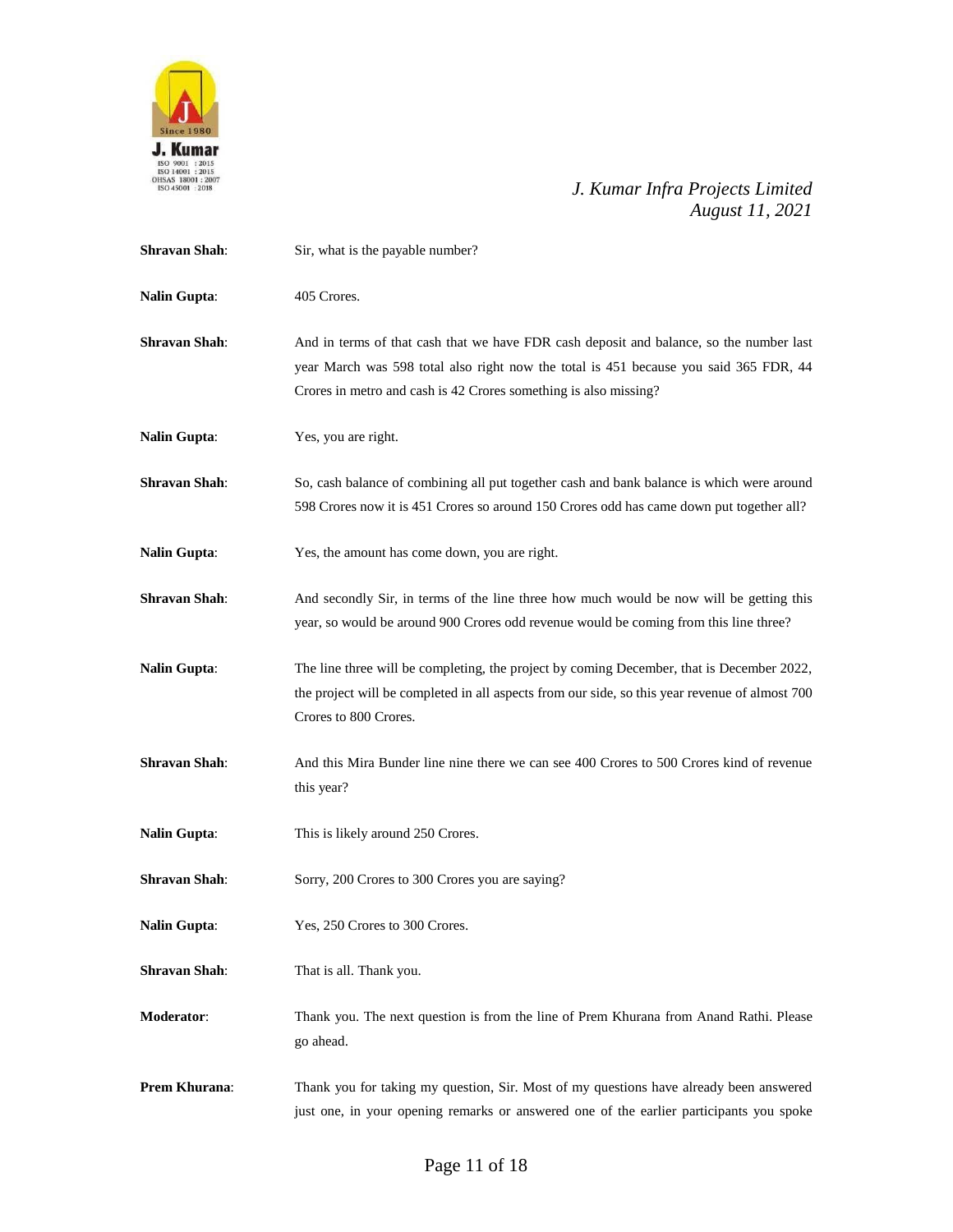

about planning a bid Chennai metro project, historically we wanted to focus on Delhi, Gujarat and the idea was to look at only areas where we are already present and never wanted to go to south, and we are able to find opportunity either in Maharashtra or Gujarat or existing markets, so what has led to change in the strategy and willing to go and bid for projects in Chennai now?

- **Nalin Gupta**: Basically company as we mentioned during the discussion as well our primary focus is to concentrate on the north west belt of the country, but we are open to opportunities if we get the jobs at our margin and as the company is growing we need to open different areas as well because J. Kumar, we do not believe in going into a bad competition and taking orders at unwanted rates, so we keep bidding for jobs and wherever we feel that we get to work at our range we are open to it and metro sector we already have jobs that we are talking about whether it is Kanpur, Nagpur, Agra or Chennai, these are all mainly underground job, they are not elevated so J. Kumar we own seven tunnel boring machines in the company fleet, so to keep them utilized and make optimum use of it we are trying to bid for these areas as well, but our interest is northwest belt.
- **Prem Khurana:** And with these new orders, will you get enough condition and what we had with line three where you were required to buy new TBN or the old TBN would be allowed?
- **Nalin Gupta**: The TBN be required on the project so like as of now out of the seven portable boring machines have been already booked for 9 mines and Surat metro, so we already have three machines as of now and depending on the number of projects we back maybe one or two machines may be we have to buy, otherwise we should be able to accommodate with the available machine.

**Prem Khurana:** Thank you. That is it.

**Moderator**: Thank you. The next question is from the line of Alok Deora from Motilal Oswal Financial Services. Please go ahead.

**Alok Deora**: Thank you so much. Sir, just one question I had, so what is the aggregation run rate now so we understand that it was impacted in April and May, so have we now moved back to the Q4 run rate or if you could just elaborate on that?

**Nalin Gupta**: So the labor strength has already improved to the pre-COVID level and there was a dip of around 50% to 60% due to the COVID, but however, we have reached the pre-COVID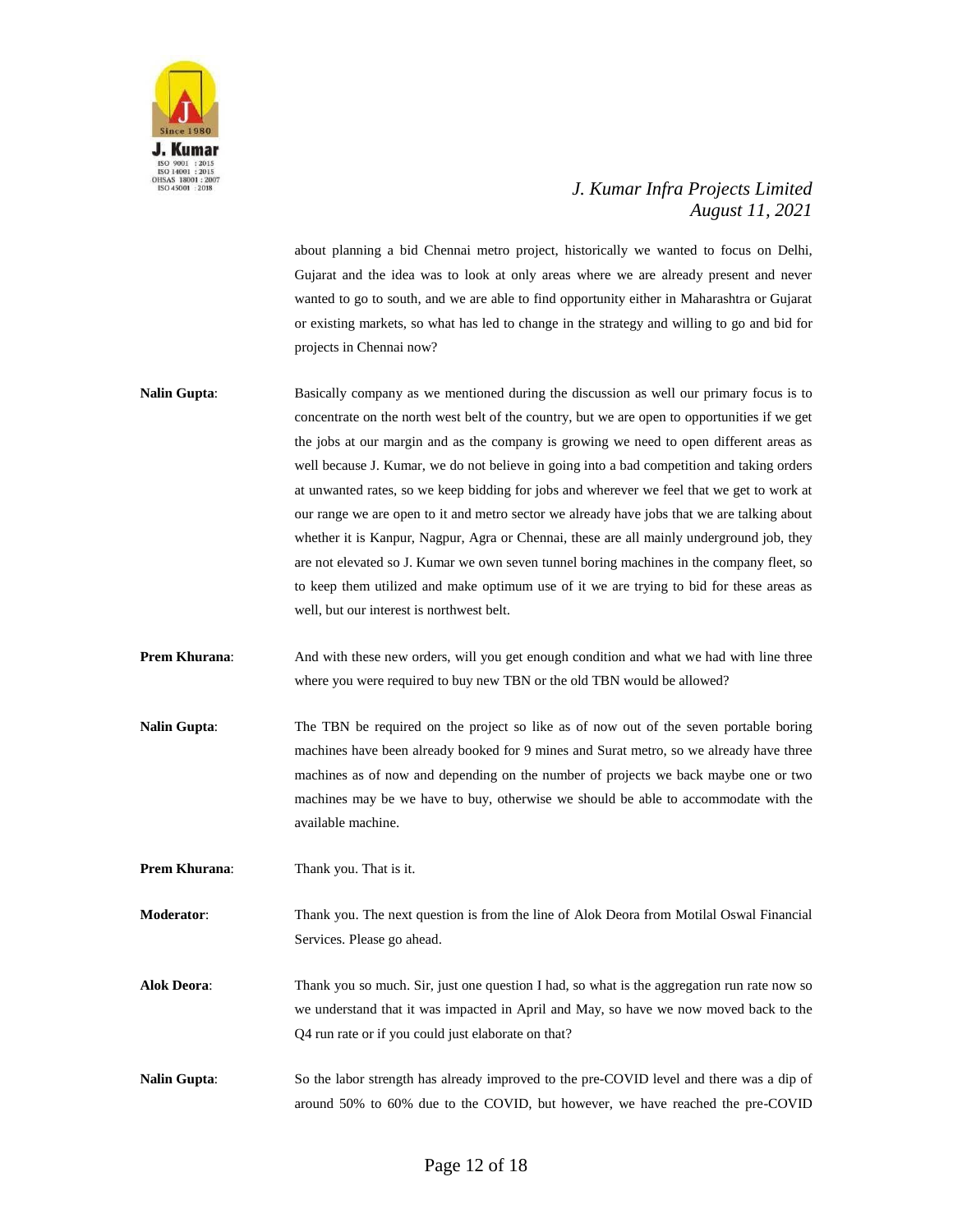

|                     | levels and now we have labor strength of 11000 to 12000 people, so I think execution<br>should ramp up and we should be operating in the normal condition unless there is some<br>new surprise of third wave or something coming up, otherwise we are normal range and we<br>are working completely free now.                                                                                                                                                                                                                                                                 |
|---------------------|-------------------------------------------------------------------------------------------------------------------------------------------------------------------------------------------------------------------------------------------------------------------------------------------------------------------------------------------------------------------------------------------------------------------------------------------------------------------------------------------------------------------------------------------------------------------------------|
| <b>Alok Deora:</b>  | So, July we have seen any impact so it could be like normalized quarter for us of whatever<br>we have seen in July and August?                                                                                                                                                                                                                                                                                                                                                                                                                                                |
| <b>Nalin Gupta:</b> | As you would appreciate that Q2 is the weakest quarter of the year and there has been<br>monsoon also, but yes, it will be a normal quarter and we look forward for Q3 and Q4 as<br>the main ramping up area for our company in terms of revenue.                                                                                                                                                                                                                                                                                                                             |
| <b>Alok Deora:</b>  | Thank you so much. That is it from my side.                                                                                                                                                                                                                                                                                                                                                                                                                                                                                                                                   |
| Moderator:          | Thank you. The next question is from the line of Jiten Rushi from Axis Capital. Please go<br>ahead.                                                                                                                                                                                                                                                                                                                                                                                                                                                                           |
| Jiten Rushi:        | Good afternoon, Sir. Thanks for taking my question. So, my question was related to our<br>water segment, so I just want to understand what kind of projects we are looking for and are<br>we able to do it independently or we would be doing such projects in joint venture?                                                                                                                                                                                                                                                                                                 |
| <b>Nalin Gupta:</b> | So we are like you know we already have some experience, we have done around 200 to<br>300 Crores of projects in water in our existing NH project so we do carry some experience<br>but, of course if you look at the bigger size projects we may go for JV for that and like the<br>water pipeline tunnel were which are coming up to be bidding for such projects may be in<br>JV initially because of the credential. With regards to metros and flyover J. Kumar be<br>qualified on the standalone basis now other than water we will be mostly on a standalone<br>basis. |
| Jiten Rushi:        | But, in the water segment you are looking mostly for the pipeline and the tunneling<br>pipeline, right and are you looking for any Jal Jeevan Mission project where you are seeing<br>big uptake, so are we looking for big project?                                                                                                                                                                                                                                                                                                                                          |
| <b>Nalin Gupta:</b> | Not at all.                                                                                                                                                                                                                                                                                                                                                                                                                                                                                                                                                                   |
| Jiten Rushi:        | And we have been able to maintain above 15% margin or we would expect these margins to<br>come down?                                                                                                                                                                                                                                                                                                                                                                                                                                                                          |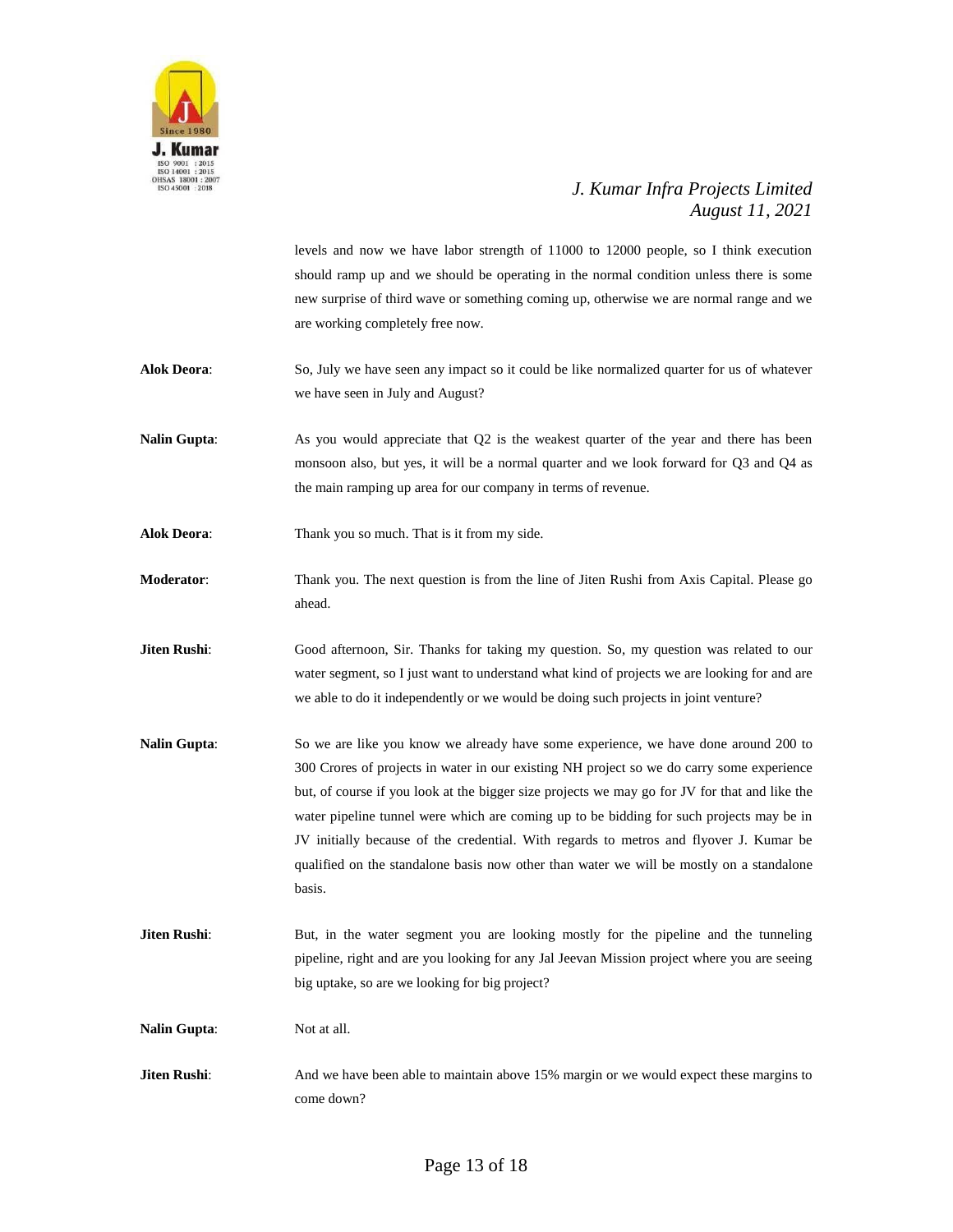

- **Nalin Gupta**: Of course all projects we will maintain for at least 15% margin without that we do not want to get any project.
- **Jiten Rushi:** Sir, on the raw material price increase I understand that is an escalation clause, but are we able to get 100% escalation and can you just give me the breakup of the order backlog which is covered by escalation and which are fixed price contracts?
- **Nalin Gupta**: All our projects are covered with escalation contract apart from no small project and it will balance around 80 Crores where the escalation clause is not there, and all the other order for 11600 Crores are covered with escalation clauses.
- **Jiten Rushi:** So, in the case of metro three where we are seeing multiple delays, so we are able to recover our escalated clause because the prices on going up like steel and cement and this project requires maximum steel and cement, so we are getting reimbursed from the metro authority as I understand, right?
- **Nalin Gupta:** All the projects like you know they are different escalation clauses some with whole sale basis, some with start rate so there are different formulas for different projects but out of coverage so maybe some projects give you immediate compensation but some projects they do not give it now, but on the whole of the projects like you are covered, there should be a problem.
- **Jiten Rushi:** Thanks a lot and all the best, that is it from side. Thank you.

**Moderator**: Thank you. The next question is from the line of Alok Deora from Motilal Oswal Financial Services. Please go ahead.

- **Alok Deora**: Sir, sorry, a follow up question. Sir, just on the previous question if you could just elaborate on the escalation part, so if the input costs are increasing quite significantly then where do we see the margins going I mean or we do not see any significant pressure on that, if you could just elaborate on that part?
- **Nalin Gupta**: So, as I told you before also Alok, 99% of our all order book are covered with price escalation clause, but some have different clause and the others have a different clause, there are different formula, some are based on wholesale price index and some are base on start rate basis so as I told you like star rate the composition is immediately received in that month to manage projects in fact escalation even prior indexes you have a different clauses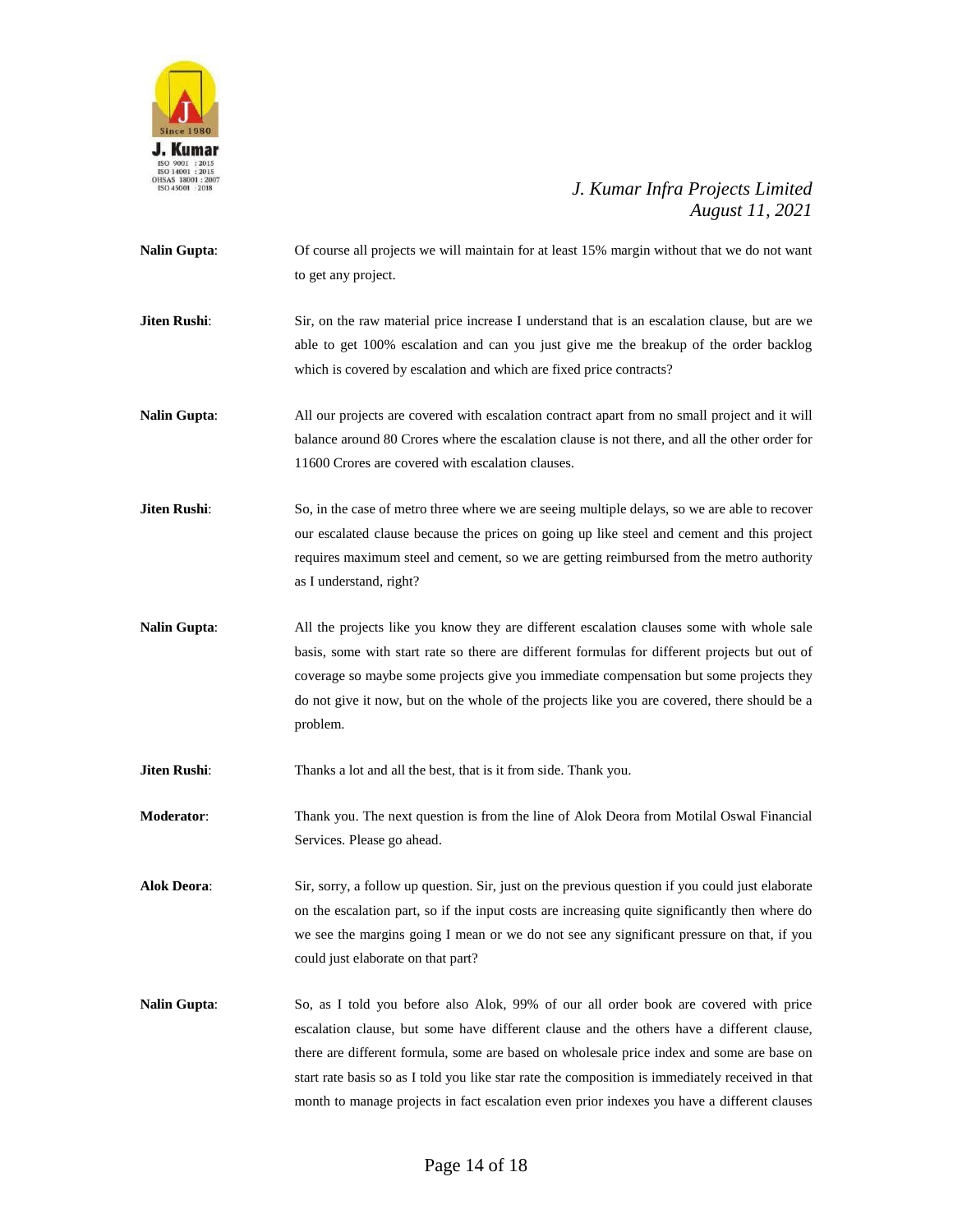

so as a mix as you know looking for the whole project cycle you get that compensation so your margins are not fixed on the project cycle basis so for us yearly basis also it will not have any effect so we will be able to maintain our margins because of that.

Alok Deora: Sure, Sir. Thank you so much. That is from my side.

**Moderator**: Thank you. The next question is from the line of Abhijit Periwal an Investor. Please go ahead.

**Abhijit Periwal**: Good afternoon, Sir. This is regarding the Dwarka express way I believe if we complete the project on time we get some extra amount from NHAI, so are we on time to complete the project and what are the amounts that we can receive from them?

**Nalin Gupta:** There is a bonus clause in NHAI, so I think they announced 70 Crores bonus which we can get if we complete before time of three months so right now because of which two COVID scenario of course the time lines have gone up, so they are giving us the extension because of the COVID so I just check whether even bonus is applicable on that account or not.

**Abhijit Periwal**: And 70 Crores would be for one of the packages or both the packages combined 70 Crores?

Nalin Gupta: One package is 70 Crores and the package is 40 Crores to 50 Crores.

**Abhijit Periwal**: Thank you.

**Moderator**: Thank you. The next question is from the line of Parikshit Kandpal from HDFC Securities. Please go ahead.

**Parikshit Kandpal:** My first question is on the NHAI bidding for more NHAI projects which you can just highlight the outstanding bid which are yet to be opened?

**Nalin Gupta**: Yes, we have bidded for some NHAI project couple of, we are not L1 there now and we are bidding more NHAI projects now and going forward also.

**Parikshit Kandpal:** Sir, my second question is on the entire building segment opportunities and Mumbai alone there are many hospitals constructions so are you going to concentrate in that opportunity, we have done government buildings earlier?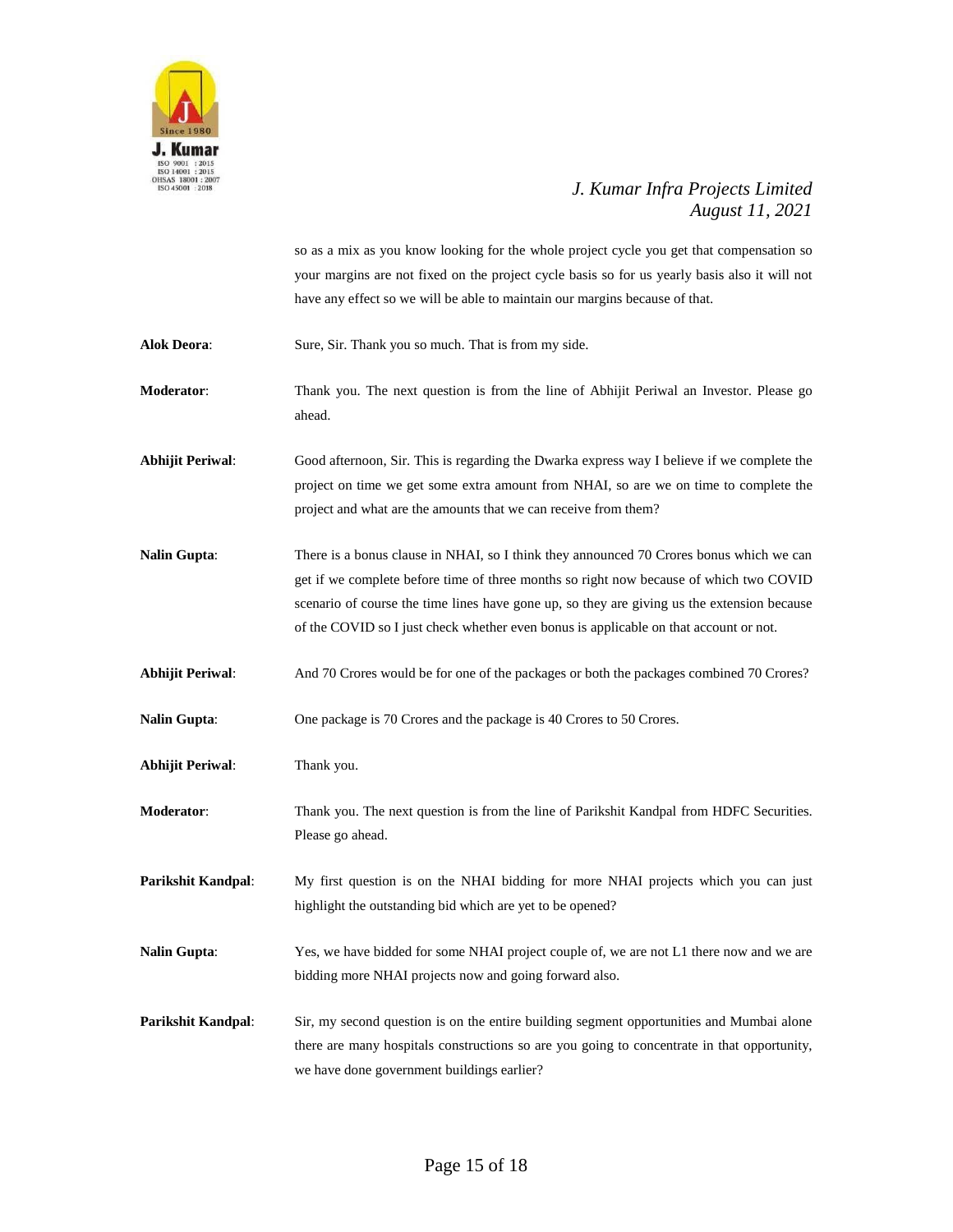

**Nalin Gupta:** Yes, of course hospitals, medical colleges will be our focus point since we have good team and good set of precise and process for that so we are looking for right opportunity in that and as we get we will of course bid for that. **Parikshit Kandpal:** The last question would be on the **(inaudible)** 40:32 where we have submitted the bid and it is going to be opened and further package ordering so if you can just tell how the bidding is? **Nalin Gupta**: We had bided for C7 package for HSR and the bid is still under evaluation and some further new tenders which are expected to come like C3 and some more packages so we are surely going to keep an eye on it and we will be bidding for it. **Parikshit Kandpal:** I think you spoke about C7 package, it is yet to be opened? **Nalin Gupta**: Yes, C7. **Parikshit Kandpal:** How what will be the cost? **Nalin Gupta**: 6000 Crores. **Parikshit Kandpal**: What will be our stake like we are bidding with partnership with some other player? **Nalin Gupta**: It is 26% as of now, but would be a matter of discussion how it go and we may increase our stake also if we get the order. **Parikshit Kandpal:** Thank you and all the best. That is all from my side. **Moderator**: Thank you. The next question is a followup from the line of Abhijit Periwal an Investor. Please go ahead. **Abhijit Periwal**: This is regarding high speed rail you had just mentioned that the Maharashtra side of orders would also come, but what is the timeline that you expect these orders to come? **Nalin Gupta**: We cannot really comment on that because the HSR team is about to meet the CM of Maharashtra very soon, so this is what we have heard, but it is a matter of political decision so we cannot comment on it much, but it has to come there is no other choice because it is a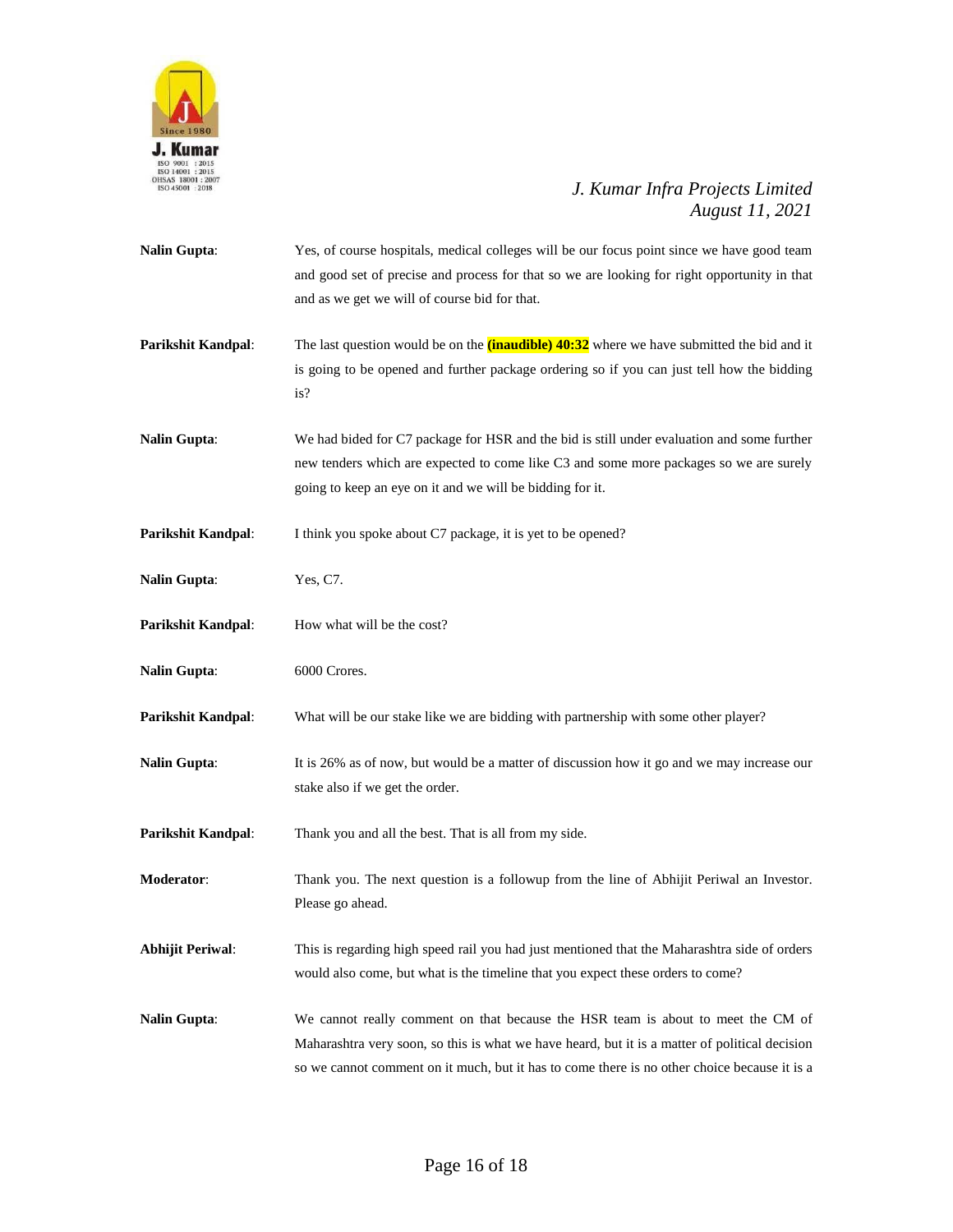

full connectivity so today or tomorrow it has to, so whenever it comes we are contractors once we bid for it.

| Abhijit Periwal: | Thank you. |
|------------------|------------|
|                  |            |

- **Moderator**: Thank you. The next question is from the line of Shravan Shah from Dolat Capital Markets. Please go ahead.
- **Shravan Shah**: Sir, just coming to the same HSR where we are saying 6000 Crores, 26% stake and we are saying we can increase it if get the project, so can we increase it to 49% to 51% or only 5% to 10%?
- **Nalin Gupta**: If it is open we can go up to 50, so that there is a discussion which will concluded at the later stage because as of now officially we are 26%, so I would like to really add much to it, but once we get the order we will explore that possibility.
- **Shravan Shah:** If we get, do we have to do a separate capex for this or?
- **Nalin Gupta**: Of course, yes, it will be requiring separate capex because it is a different nature of work and there are RNC plans and some specific arrangements for the superstructure that require so yes it will require new set of capex.
- **Shravan Shah**: And any ballpark numbers so for 26% stake, how much capex we need to do and if you go for a 50%?
- **Nalin Gupta**: We are discussing now and later on once we get the job we can surely put you through all the numbers.

**Shravan Shah**: Thanks.

**Moderator**: Thank you. As there are no further questions, I now hand the conference over to the management for their closing comments. Over to you, Sir!

**Nalin Gupta**: Thank you everyone for joining on the call. We hope we have been able to answer all your queries and please be safe. For any further information we request you to get in touch with our CFO or the IR team. Thank you so much.